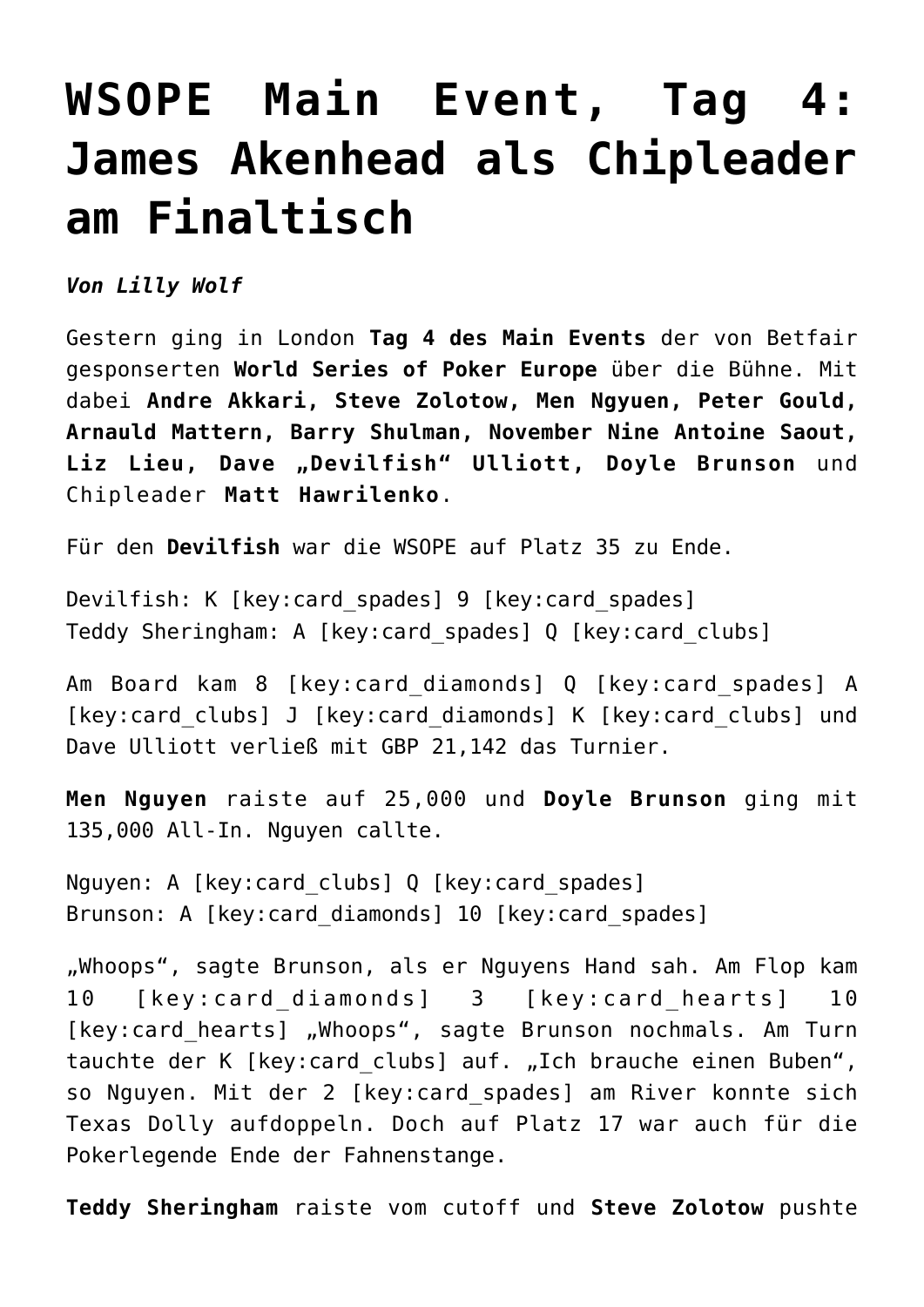aus dem Big Blind. Sheringham callte sofort.

Zolotow: 5 [key:card\_hearts] 5 [key:card\_clubs] Sheringham: K [key:card clubs] K [key:card hearts]

Das Board brachte mit 8 [key:card clubs] 2 [key:card diamonds] 10 [key:card diamonds] A [key:card hearts] 4 [key:card spades] Platz 32 für Zolotow.

Für **Men Nguyen** war auf Platz 26 Schluss. Mit 10 [key:card diamonds] 9 [key:card hearts] verlor er bei einem Board mit K [key:card\_diamonds] 10 [key:card\_spades] 7 [key:card spades] 9 [key:card clubs] Q [key:card hearts] gegen **Daniel Negreanu's** 10 [key:card\_clubs] 10 [key:card\_hearts].

Platz 24 ging an **Yevgeniy Timoshenko**: **Saar Wilf** raiste auf 22,000 und SB **Thomas Bichon** reraiste auf 75,000. Yevgeniy Timoshenko im BB ging mit 99,000 mehr an Chips All-In. Wilf foldete und Bichon callte nach langem Überlegen.

Bichon: 6 [key:card clubs] 6 [key:card hearts] Timoshenko: A [key:card hearts] K [key:card hearts]

Wilf: .. Oh nein!" Timoshenko: "Hast Du eine meiner Karten gefoldet?" Wilf: "Nein, Overpair."

Das Board beendete mit 7 [key:card hearts] 4 [key:card spades] 9 [key:card clubs] 9 [key:card spades] Q [key:card hearts] das Turnierleben von Timoshenko.

## **Die neun Finalisten:**

Seat 1: Barry Shulman – 1,090,000 Seat 2: Jason Mercier – 3,198,000 Seat 3: Praz Bansi – 1,160,000 Seat 4: Markus Ristola – 784,000 Seat 5: Chris Bjorin – 518,000 Seat 6: James Akenhead – 1,398,000 Seat 7: Daniel Negreanu – 438,000